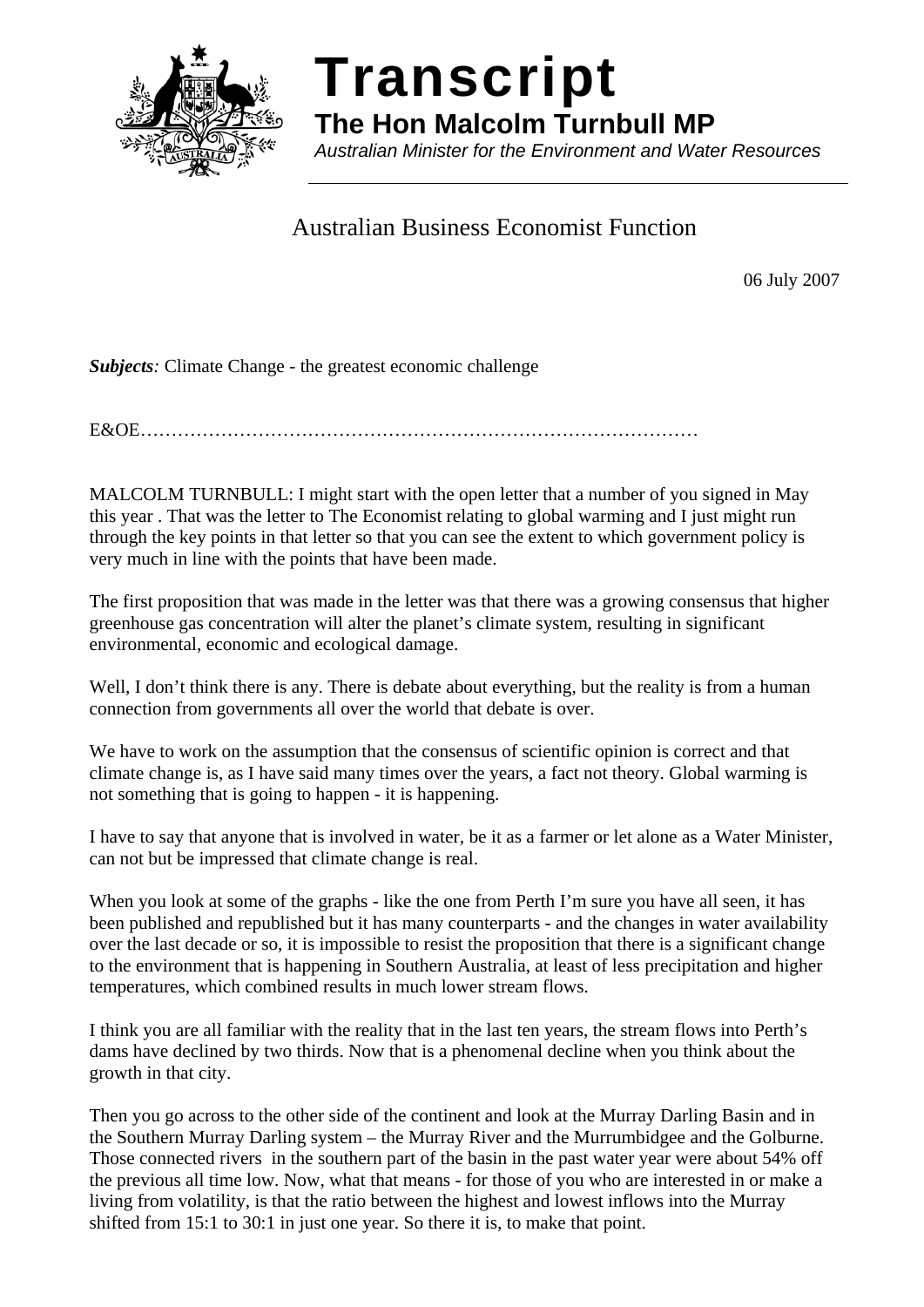The next point that your letter made was that the future cost of doing nothing is substantial. Now that point is self evident – this letter was addressed to politicians so you have to make these self evident points.

The letter went on to say that the system designed to reduce green house gases must be flexible in order to deal with new information, the initial cost to business and consumers should not be excessive and that it must carry in-built price incentives to change behaviour over time.

I think that you would agree, when you look at the report from the Task Group on Emissions Trading, that is exactly what has been reflected in that design. I'm sure you are all very familiar with the report, but the concept of setting a long term aspirational target - a 2050 target - but still having a series of gateways along that trajectory line, which are then re-calibrated depending on the cost of technology and international developments particularly in competitive countries, is precisely or meets precisely that description.

You also said that the system should be based on tradable emission permits that are obviously fundamental to the scheme, and that it must be a market based mechanism which is naturally more efficient to produce the most efficient production, or what is called in the climate change vernacular 'least cost abatement'.

I think while people could argue about what should have been done in the past and whether an emissions trading schema should have been set up ages ago, we are fortunate to be developing and setting up our system now because we can learn from the mistakes that others have made. I am not so vain to think that Australia would not have made the same mistakes that the Europeans made had we set up an ETS five or six years age.

So there is the core, or the central part of our response to the need to reduce green house gas emissions from Australia, and it's founded very much along the lines of the letter that many of you signed. I'm sure that is gratifying and it shows that the Government listens; that there is always a ready ear for sound economic arguments and common sense.

Let me turn now to the bigger picture and really ask or pose the question - what are we seeking to do here? What is the real challenge? I think that a lot of people in their anxiety about climate change forget what the real objective is. I think that in politics, as in business, as in anything else, you need to know what you are seeking to achieve.

What we (that is to say, the humans inhabiting this planet) need to achieve is a reduction in green house gas emissions by the middle of this century of a massive order. Now there are different percentages sighted but let's say, for arguments sake, that we are looking for a reduction in green house gas emissions by 2050 to a level equal to 50% of 1990 levels. Some of you may have different numbers in mind but that is the type of the level of reduction.

So, what does that mean and how easy is it to get there? Well, in this very good report there is a very good graph, which you may have seen. I should have a power point but I always associate people with power points as people trying to sell me things; it comes from being an investment banker. Now, that is a graph which shows the sources of all the world's emissions, revealing how much comes from agriculture, how much comes from fugitive emissions and how much comes from types of transport where low emission fuels are not immediately apparent, aviation for example.

The enviable conclusion is that to achieve that type of reduction by mid century, the world will have to be generating all, or almost all of its electricity or stationary energy (which is more than electricity), through zero emission sources and most of its transport energy as well, through near zero emission sources.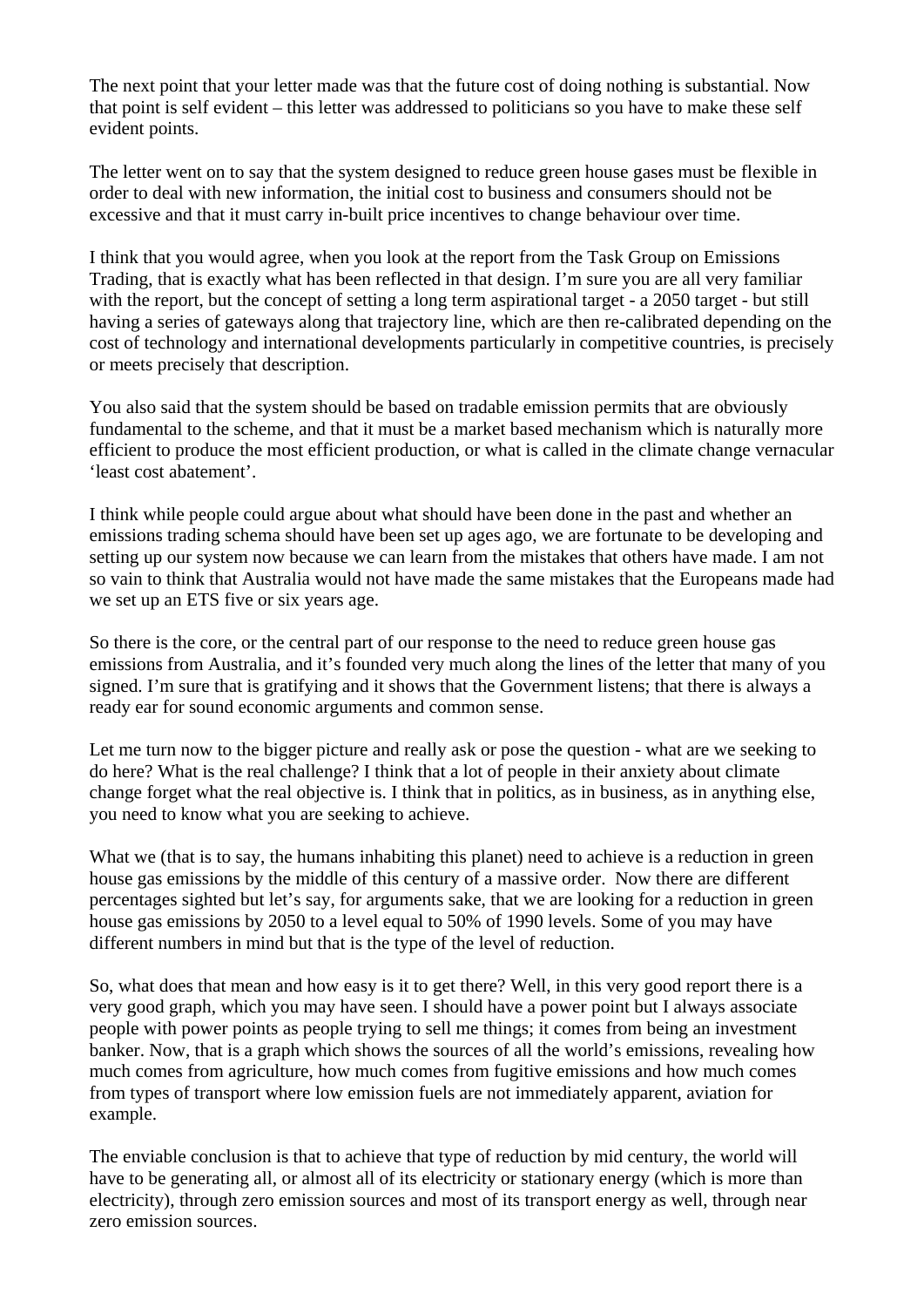That is the scale of the challenge. So, if you want to set the world a target that people can readily understand, we are talking about a massive change - change that is comparable in the scale of the undertaking to the industrial revolution or, in our own lifetime, the information revolution.

A massive transformation in the way the world operates needs to be done globally, and that is the other issue. This is where, if I may - I don't want to introduce too many partisan notes at such a distinguished gathering - but this is where the Labor Party completely failed to understand either the environmental reality of climate change or the economic implications of it. It is fascinating to me to be debating my opposite number on this topic, Pete Garrett, in the NPI in the house as he has never come to grips with any of these issues and indeed seems to be moving further away from what this challenge is about.

The first thing that we need to understand about climate change and global warming is that it is a global problem - a tonne of CO2 has the same warming effect if it is emitted here, or in Shanghai, or Stockholm, or anywhere in the world.

Equally, we have to recognise that if we impose costs on our own energy intensive businesses - our own carbon intensive businesses, if you like, which are material costs and countries in which they compete with do not have the same material costs imposed, then those industries will be disadvantaged and if they are producers of global traded commodities, will move offshore.

We have seen plenty of examples of this in the past. You only need to look at the way the cement business and aluminium business is moving to the Gulf – why? Because energy is cheap there. There are also plenty of CO2 emissions as well.

Of course one of the great fallacies of assessing CO2 emissions only on the basis of national borders is that it fails to take into account not only the global nature of the global warming problem, but the global nature of the globe.

Because if we were, for example, to impose a cost on carbon in Australia which had the effect of making Blue Scope Steel's business uncompetitive, Blue Scope Steel would still continue to be in the steel industry – they would just become steel importers and the emissions would simply be released into the atmosphere elsewhere.

Now, all of you economists have all argued at different times passionately the case for free trade. What we say about the whole free trade proposition is that countries should focus on the industries where they have a comparative advantage. Yes, the people in the t-shirt factory in Sydney would lose their jobs, but the whole economy benefits because they can buy cheaper shirts made somewhere else and they can get plenty of other jobs in a growing economy.

Now, the difficulty with applying differential rates to the cost of carbon is that this carbon leakage is matched by a production leakage as well. So, not only will you see the high carbon or carbon intensive businesses move or not be established in the place where carbon costs are uncompetitively high, but naturally you have the emissions swirling up into the atmosphere somewhere else.

Now, you are starting to see this already to some degree with the heavy industrialization of China. Under the Kyoto Protocol, China is of course treated as a developing country – I might add so are all the Gulf states and Singapore, for that matter. This definition of what is a developing country is carved into stone and no one that is classified as a developing country would ever give it up.

Now China as a developing country is producing half of the world's cement, half of the world's flat glass, 35% of the world's steel and 30% of its aluminium and 11% of the world's motor vehicles, but it only has about 6% of the worlds GDP.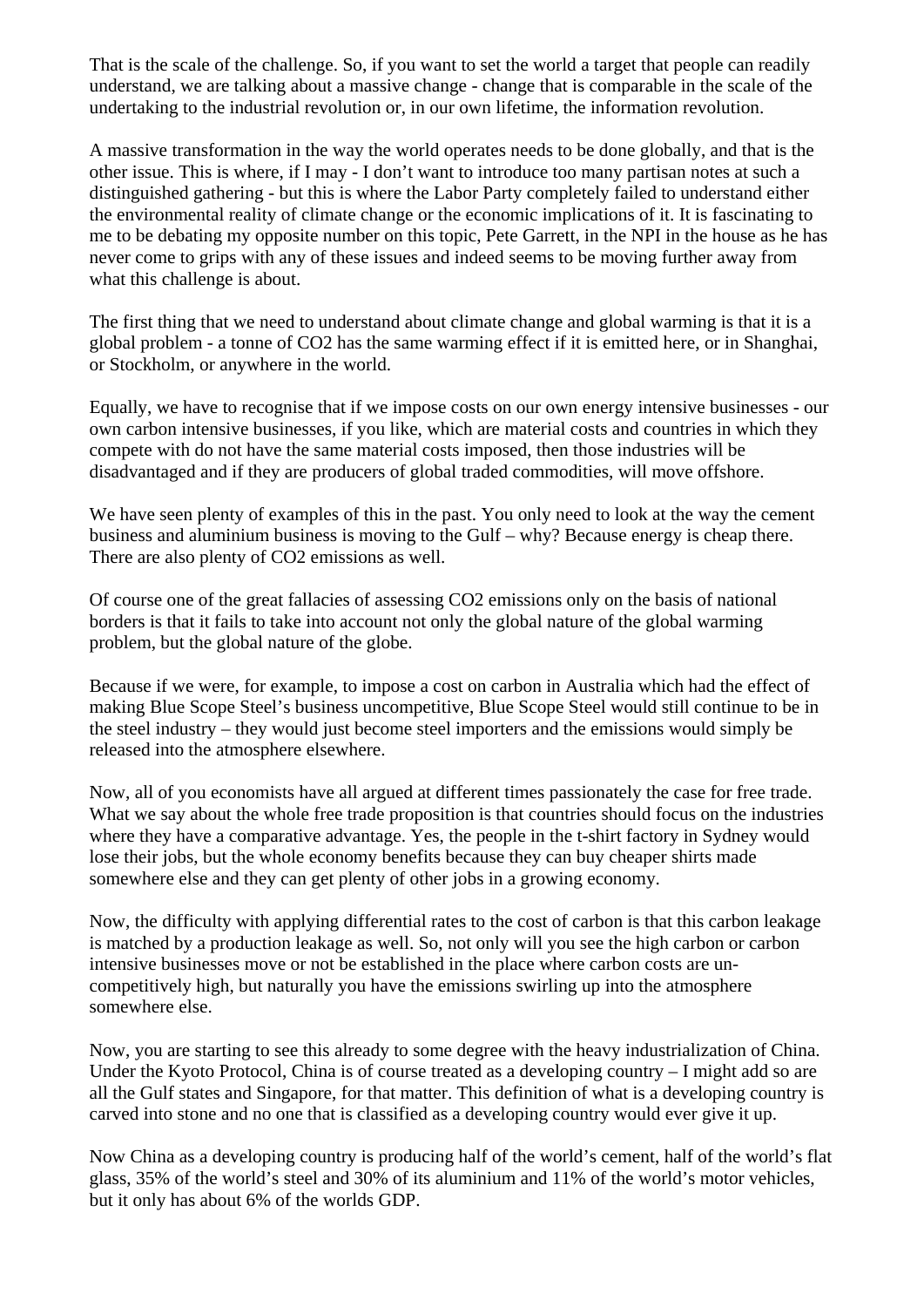So the rapid rise of emissions in China, which has now overtaken the emissions of the United States, is not simply a function of Chinese people purchasing motor cars and air conditioners and televisions and all the energy intensive pertinent stuff in life that we love so much in Australia. It is because of this rapid industrialisation.

Heavy industrialization - and any of you who have studied the economic development of China would recognise that Chinese industrialisation post now was involved with light industries but has since moved dramatically into heavy industries to the point where it is exporting commodities today, steel being a good example, that only five or six years ago it was a significant importer of - is one of the reasons why China's emissions are going up.

Then, of course, the countries that are de-industrialising have their emissions going down and you can be virtuous and say, 'we are good - we are not emitting nearly as much because we shut down the steel plant and we shut down the concrete factory,' but if you are still importing steel and you are still importing cement, then those emissions are going up somewhere else.

So what, then, is the key objective? The key objective is to get global commitment, and that is where the Kyoto Protocol comes into play. I'm not here to chastise the Kyoto Protocol, but with the benefit of hindsight we would all have 20/20 vision.

The fact is that the Kyoto Protocol was built on a false premise - that being that you could make a significant impact on green house gas emissions if the only countries that were bound to cut their emissions or deal with their emissions in a material way were those in the so call developed world, or the 'Annex one countries.'

Indeed, in article 3.9 of the Kyoto Protocol, it states in subsequent commitment periods only – remember we are only just coming to the beginning of the first commitment period 2008-20012 – that only Annex one countries should be bound.

Now, that clearly can't work and so the rather politically incorrect position that the United States and Australia have taken on is one that is increasingly being shared. Countries like Japan have made it very, very clear that with the next stage of Kyoto and the next international agreement - the first substantial steps to which we hope will be made in Bali later this year - has to include meaningful commitment from all the other countries. Again, there is a very good table in here which shows that even if all of the Annex one countries were to cut their emissions by half by 2050, greenhouse gas emissions would remain substantially above today's level if the developing world, so described, were to continue its trajectory.

According to the Dutch scientific institute that published these figures, China's emissions grew by over 9% last year, whereas the US's emissions - according to this study - declined by about 1%. So you're seeing this whale in the bay.

Now, we are very focused on achieving genuine global commitment and that is why we are seeking to engage, or are engaging with all the major emitters across the board, That is, the major emitters in the Pacific Rim, where most of them are, and the Asian Pacific Partnership for Clean Development and Climate. The so called 'AP6' is a very good example of that type of engagement.

Most importantly, it is focused on the type of engagement that is going to help provide the answers because again, while in an economy with relatively low growth, you can make a material impact on emissions with energy efficiency. The Europeans are focused on this and of course Australia is, in many respects, a world leader with our initiative on efficient lighting and our initiative on standby power.

But if you have an economy that is growing at the rate that the Chinese and Indian economies are growing and, in particular, if they are growing in sectors that are energy intensive, then energy efficiency can not catch up.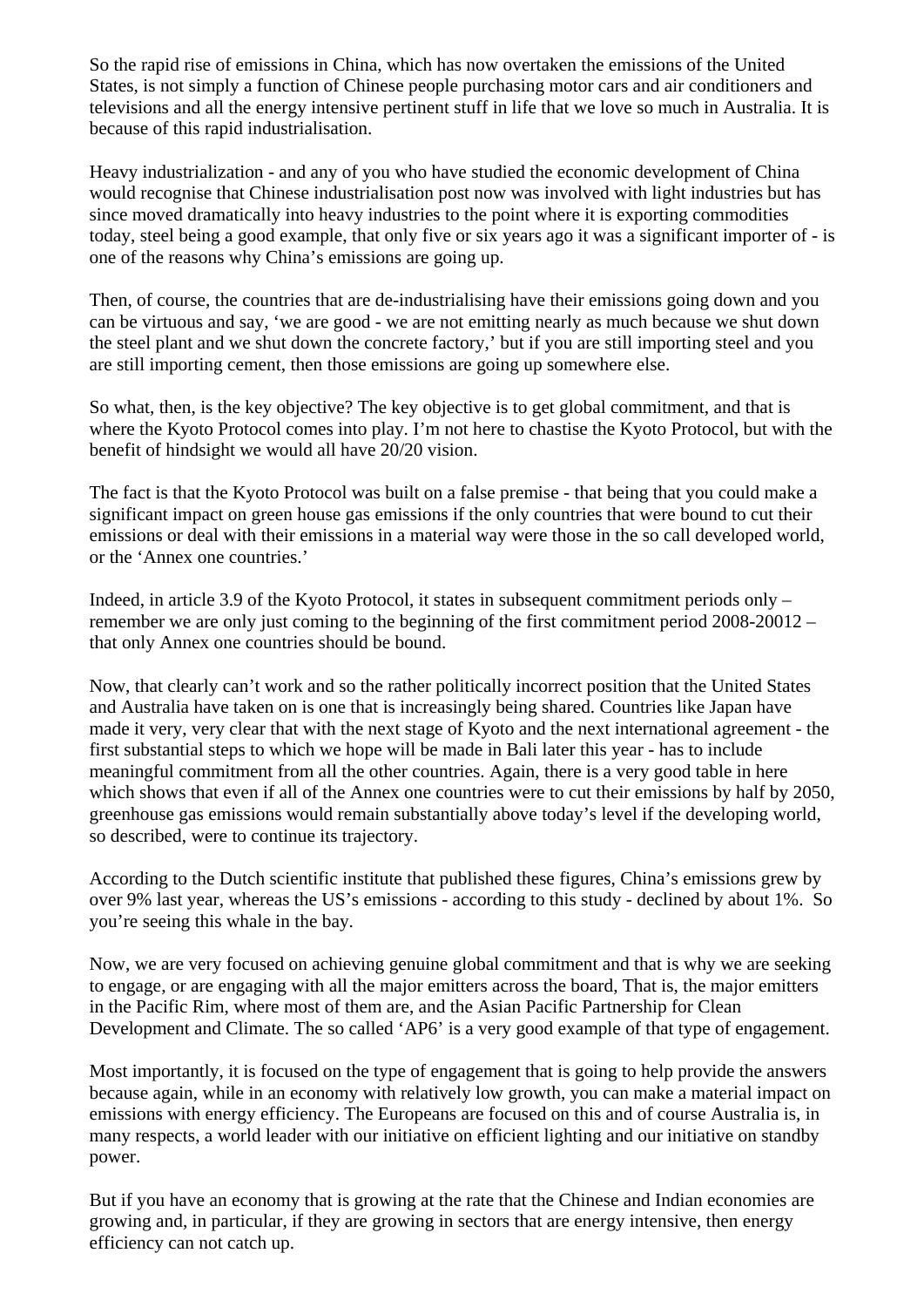So the key is meeting that technological requirement of having most of your energy coming from zero emission sources. How do we do that? Well, we have nuclear energy, we have renewable energy which, in the absence of efficient means of storage, can contribute only so much to a grid connecter system. They obviously have much more potential in distributed contexts.

But the biggest factor is going to be undoubtedly clean coal and that is because coal is the most ubiquitous source of energy. It is both China and India's largest in situ energy resource. So, from an energy security point of view, that will be the mainstay of their energy generation for many years to come.

And so that task of reducing the emissions from burning fossil fuels is a critical one, and I'm pleased to say that Australia, through the support the Australian Government has given - that the Howard Government has given particularly through the Low Emissions Technology Demonstration Fund, is playing a world-leading role in developing and demonstrating the techniques that will show how coal-fired power stations, or indeed gas-fired power stations can capture their Co2, either pre- or post-combustion, and then store it under the ground. That is a vital challenge.

Now, in terms of the overall economic picture for Australia, there is a tendency to argue or contend that this adjustment for - this de-carbonisation of the world's economy - is the one that can be achieved easily.

I think it's evident that it can't be, that it won't be achieved easily. You only have to look at the countries committed to the reductions and targets in the Kyoto Protocol itself. There are only a handful of countries - developed countries - that will meet the Kyoto Protocol target that have not had the benefit of being able to incorporate the dramatic cuts in Co2 emissions occasioned by the fall of the Soviet Union. I mean, Germany obviously absorbed East Germany. The benchmark date, if you recall, was 1990. When West Germany combined with East Germany, a whole smoky inefficient sort of rust belt industrial base was shut down and resulted in, of course, a dramatic drop in emissions. And naturally, the same goes for pretty much all of the eastern bloc.

The only developed countries that don't fall into that category and that will meet their Kyoto targets under their own efforts aside from Australia is Sweden which, of course, has a high percentage of hydro and nuclear power; and the United Kingdom, which had its own structural readjustment. Although, the United Kingdom was coming from the other side of the political spectrum when Mrs Thatcher in effect moved Britain from a coal fired energy economy to a gas fired one, consequent upon the happy circumstance - from her point of view, of successfully taking on the coal miners on the one hand and being able to tap into North Sea gas on another.

You may have seen that yesterday I responded to some of our critics. We get groups like the Climate Institute, or indeed people in the Labor Party saying that Australia is going to miss its green targets, its Kyoto target by one or two per cent. Now, we are on track to meet our Kyoto target and we expect to do so. We're tracking very well to do so, and I emphasise that. We will not, and do not concede that we will miss it at all. We will get our Kyoto target, but Spain will miss its by 36 per cent, Austria by 27 per cent, Canada by 45 per cent - plus they believe that the target for them is completely unachievable. And so it goes on - New Zealand, Japan; all are going to miss their targets by very big numbers.

So, when people say reducing greenhouse gas emissions is easy, it's important to bear in mind that we do have a set of targets set to 2012 and Australia is one country that is going to meet its target. That is an achievement for which there is, I think, very little adequate recognition given.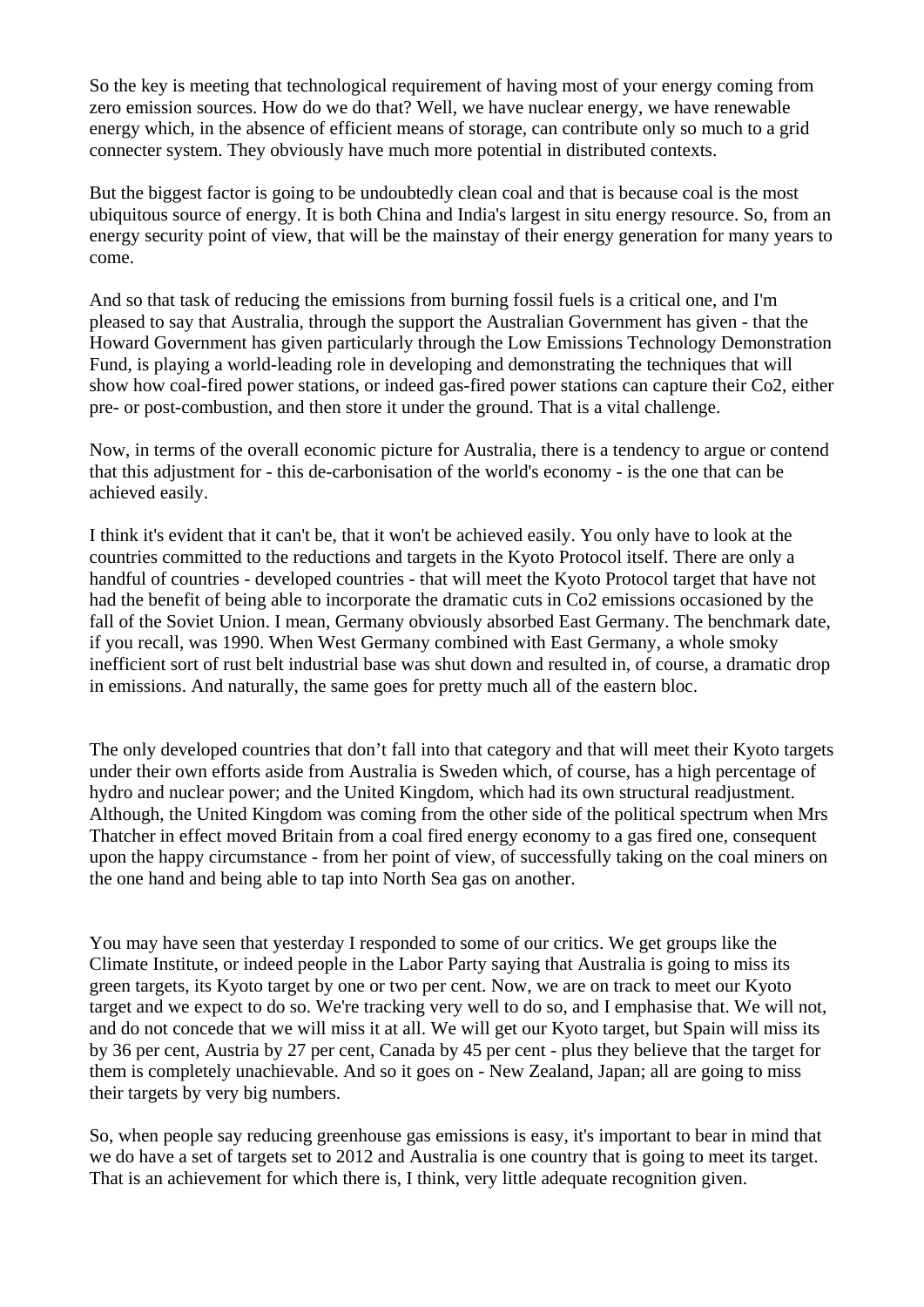Let me wrap up and throw the floor open to you. In summary, the Government is extremely focused and very committed to dealing with this issue. It is the greatest economic challenge of our time. We are moving into unknown territory in many respects. Our ability to make these greenhouse gas reductions is contingent upon commercialising and deploying all over the world technologies that are yet to be developed. So that's the scale of the challenge, but it is one we must meet.

We should not imagine that this is costless for Australia. It will be costly and even if the whole world were to act tomorrow and there was a uniform price of carbon around the world, it would still be relatively costly to Australia because we have a very carbon intensive energy base. We have a lot of industries which are based on cheap energy and that is carbon intensive. We are not like France, which can generate 80 per cent of its stationary energy from nuclear power. Nor are we like Brazil with a massive hydro-electricity resource. We don't have that.. We have a coal-fired economy in many respects, and that which isn't coal-fired is gas-fired. So that means it will be costly for Australia any which way. But the idea that we can impose on ourselves massive carbon costs regardless of either the cost - the actual technological cost or what is happening in competitive countries - is naivety of the most dangerous kind. And that is precisely what the Labor Party has committed itself to. A 60 per cent cut in emissions by 2050, no matter what.

Now that will have - could have, assuming Labor are able to do it, a devastating effect on our economy unless other competitive countries were to take a similar approach. And that, of course, is why, consistent with the very sober and common sense sentiments in the open letter of May from The Economist, the Emissions Trading Taskforce has recommended, while nonetheless nominating a target, to have a carefully calibrated set of gateways. These gateways will have sufficient flexibility, both in terms of setting the interim targets and hence, by definition, the cost of carbon. Such will be done in a way that is flexible and at the same time provide appropriate protection for trade exposed industries because in the absence of that, we will simply export the emissions to no avail and export the jobs and prosperity as well.

This is one of those occasions - probably the first occasion, where the world has to act as one. Everybody has to be in this. We have to recognise that all of the major emitting countries have to be party to it and that recognition, I have to say, is one in which the Australian Government is playing a leading and very constructive role. We are engaging internationally everywhere. We are engaging through the UN forums, we're engaging through the AP6 and in terms of immediate action something we can do right now, we are taking a leading role in the global initiative on forests and climate. What we are seeking to tackle is no mean feat, no mean challenge: the second largest source of greenhouse gas emissions which, of course, is deforestation.

But it is something that can be addressed without any new technology, although the problems of governance and political problems associated with that are, in their own way, just as daunting as the technological challenges associated with moving towards a decarbonised energy world.

So thank you very much and I look forward to your reflections and questions. Thank you.

## [Applause]

FACILITATOR: Thank you, Malcolm. We will now have questions. Anyone liking - wanting to ask a question please come up to the microphone up the front here and if you could give your name and affiliation when you ask your question as well please.

MALCOLM TURNBULL: Who's going to be brave enough to step up to the mic first then?

QUESTION: I'll get the ball rolling. Malcolm, it's very depressing to hear you say that whatever we do if the Chinese don't really seriously address their problem then it doesn't really matter for our environment. Would it not therefore make some sense that the costs dedicated to our economy to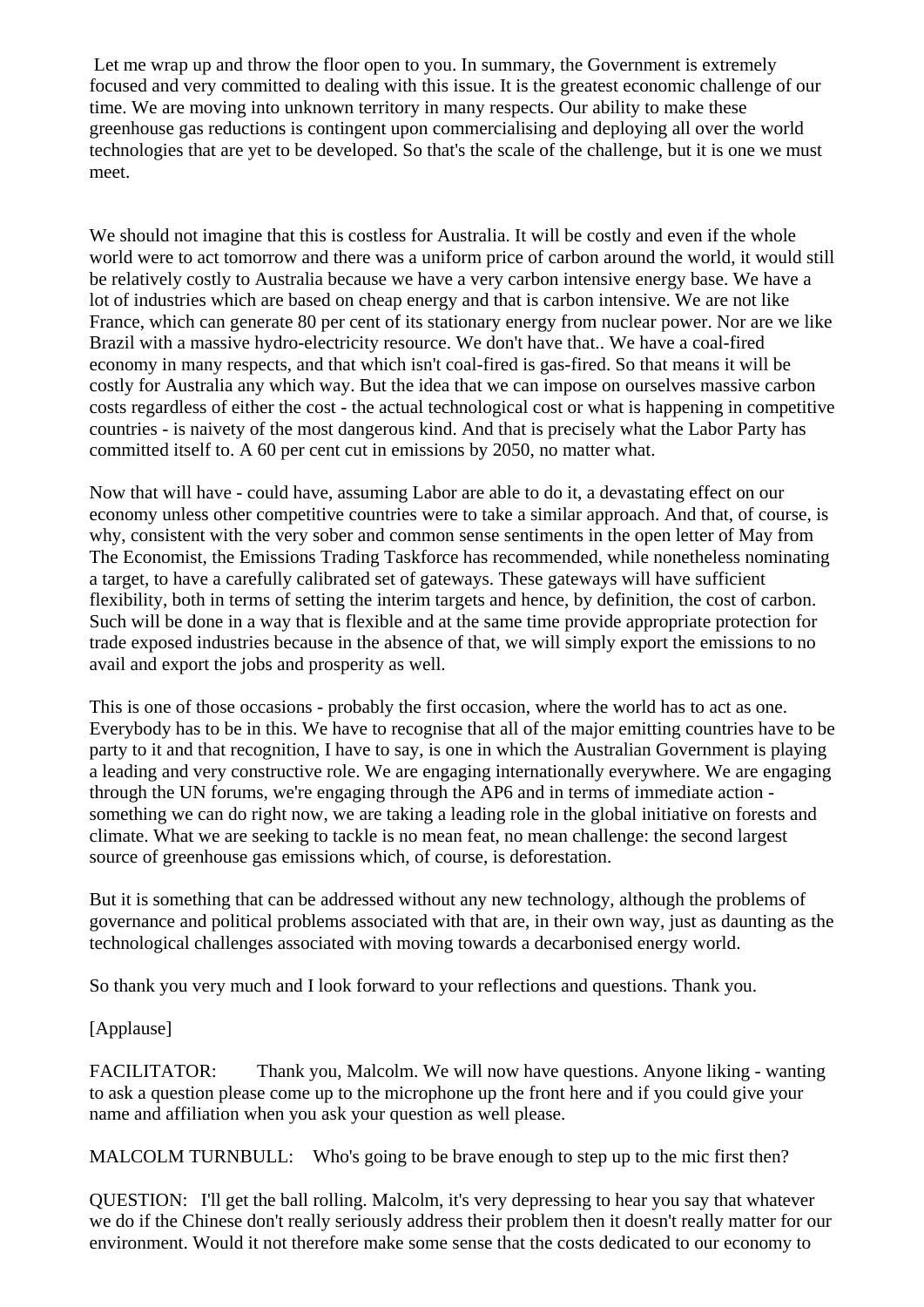achieving the goals that you're talking about should be more directed towards research and technology to help the Chinese with their problem that would of course also assist the [indistinct] and there'd be a number, such as research technology, encouraging the development of Roxbury Downs et cetera.

MALCOLM TURNBULL: Well thank you Bill, and it - well indeed that's exactly where we are focusing our development - our dollars - the - all of the LETDF projects have got an international dimension. Probably the best one to highlight is the project at - in the La Trobe Valley with, between HRL, an Australian research, you know, energy company and the Harbin Power and Light Energy Utility from China to, in effect, clean up brown coal.

Now, everything's relative, but there are some projects that are probably better called clean-er coal rather than clean coal. This is in the clean-er coal category, but it involves drying and pulverising the brown coal in such a way that its Co2 emissions are more like that from black coal. Of course, you know, Victoria's energy base is brown coal, so that's a very good example of collaboration.

We're also working actively with the Chinese on capturing methane emissions from coal mines, obviously underground coal mines. And, indeed, I just gave an award to an Australian company that we've worked with very productively in that area called Envirogen today, through our greenhouse program.

So you're absolutely right. When the history - you know, there's nothing worse than politicians predicting what the history books will say, and I've made plenty of bad predictions, but I suspect in the future it may well be that the most important thing we contribute globally to, apart from the leadership on initiatives like forestry and others and energy efficiency, but probably the most significant thing we can contribute is the technology that allows a country like China to retrofit its enormous coal fired power station base to capture those emissions and store them under the ground.

OFFICIAL: While we're waiting for more people to set up some microphones, just a question on the detail of the last [inaudible] for Malcolm to - my understanding is that they've basically recommended permits that would be issued in relatively limited [indistinct], twelve months on so. My understanding is that a lot of economists think that it's good to have much longer term property rights, if you like, on carbon for the last 20 years or more in order to encourage investment so that people already benefit from the new technology and so on.

So I guess I'm just wondering whether you think it's any [indistinct] the Government is likely to adopt. I mean with your approach it's no longer being permanently based on aspirational target, if you like, topped up all the time with shorter term permits [indistinct] large economic cost to [inaudible].

MALCOLM TURNBULL: Well, you're, Rob, you're, I think, referring to Warwick McKibben's model, which has the idea of long term permits which would represent, if you like, your long term target, and then the balance being intermittently issued, slash, auctioned on the way through. But that is another approach.

I feel the approach the task group has recommended is a good balance. Certainly Warwick's been very positive about it. And I mean it owes a large amount to his work. He, you know, he is entitled to claim a fair bit of credit, intellectual credit for this.

I think the - in terms of certainty, you know, there's no - all of you here, the last thing you want is certainty. What would we do with economists if everything was certain? Your job is to measure and predict, you know, outcomes in an uncertain world. But I think there will - I think once the system is set up, and in fact it will become apparent once the aspirational target is set next year, and that, oddly enough, again is a good time to set it, because in an international context, and I should have mentioned this, in an international context one of the big breakthroughs this year was the decision of the American Government, the US President, to take a leadership role in bringing together the 15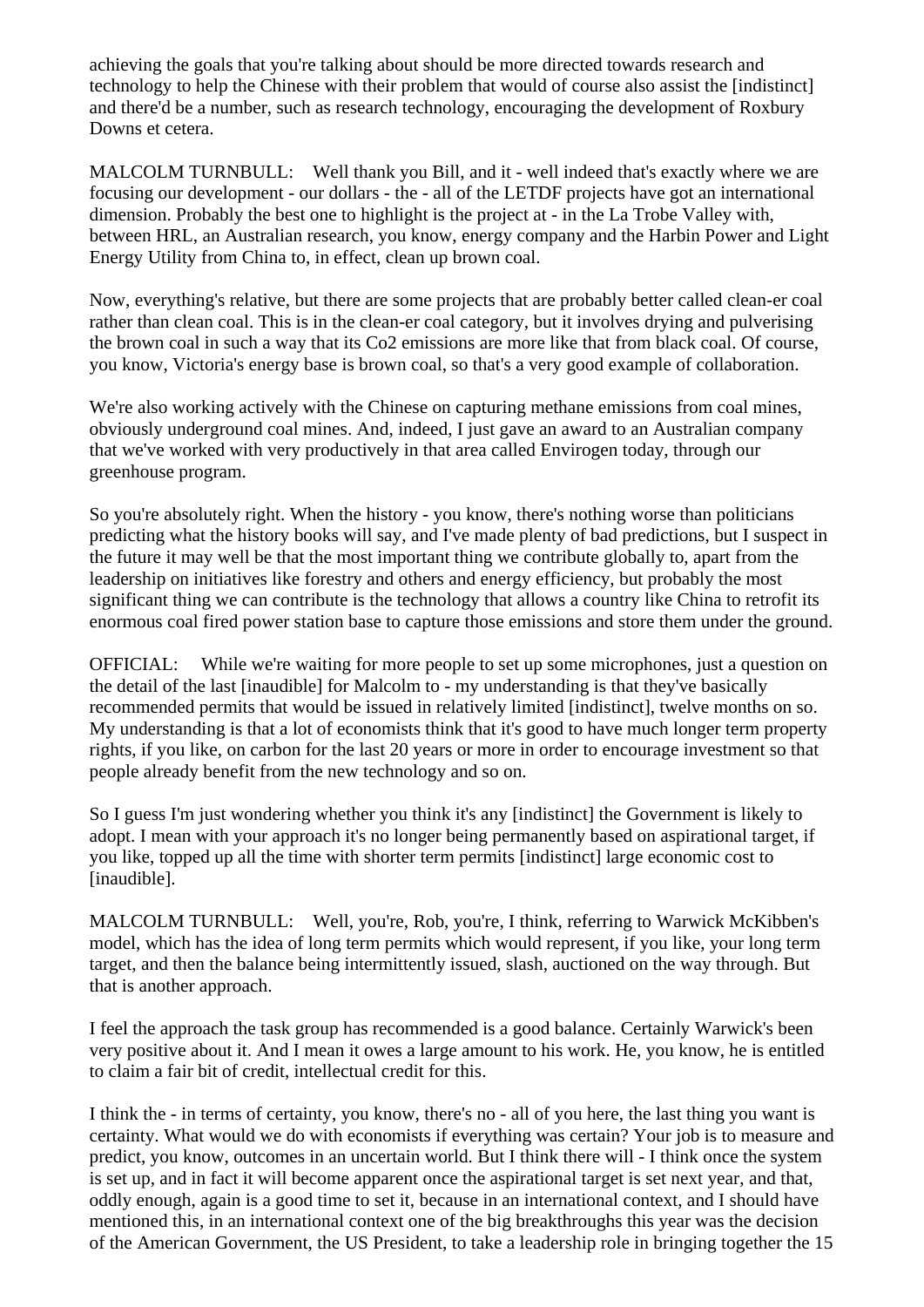biggest emitters, which includes Australia, with a view to agreeing on a, sort of in a consensual way on a long term target.

And that will be - that is 15 countries that represent, you know, 85 per cent of global emissions. So it's the - that's the key group. And that approach, which is something we've been championing and arguing for, for some time, will then provide a global context in which we can set our own target. But the key price, and again you all know much more about this than me, the key price will never be the spot price. That'll be of interest, and people will make money out of that, no doubt.

The key price is the long term price, because this is like a bomb. I mean ultimately you will people that are making decisions to build plants, to invest, you know, be it an LNG plant or be it an open up a coal mine or build a power station will be making decisions on assets that will have lives of 20, 30 plus years.

So it's the long term price which is where the market will set that, and that will be affected both by the, you know, mid term calibrations contemplated in the task force report, and, of course, the cost of technology. You know, if you go, if you talk to a clean coal expert, and I've spent a lot of time talking to these people and listening to them, the - you know, the range of what it will cost, postcombustion to capture a tonne of Co2 and put it under the ground, the range is enormous. You know, you're talking from, you know, \$20, Aussie dollars a tonne, some estimates have it well over \$50 a tonne. Now, that makes an enormous difference, and it's only - because that is why we're pouring so much money into getting demonstration plans up, because you're only going to know what it's really going to cost once you're doing it.

And once it's demonstrated then our view is that the role for government starts to recede and of course the market takes over, as it commercialises.

QUESTION: Malcolm, Graham [indistinct]. Question, you talked a little bit earlier about the consequences of incorporating a carbon trading or carbon tax effectively in Australia. I think broadbased consumer consensus would be that we accept that there is a cost to doing this, and you're seeing that in the form of people taking green energy, and there's reasonable numbers in that these days.

So one of the issues that it then gets down to is imports versus domestic production. Has there been any discussion, and my economist colleagues will probably shoot me, about putting a sort of carbon tariff or carbon surcharge, as everybody likes to call them these days, in terms of from, you know, products that come from developing countries vis a vis OECD countries?

MALCOLM TURNBULL: Well, there's a lot of talk in France of imposing a carbon tax on Australian wine and Australian and New Zealand lamb and butter, I can assure you. The Europeans never miss the opportunity for a bit of tariff, you know, for a tariff by any other name. No, this is a very serious point, really. This issue of food miles is one which we have to be very careful about, because whichever way you look at it, every - whether it is inbound tourism to Australia or outbound exports, you know, there is a transport cost, an energy cost associated there with by reason of our distance from many of our markets.

And that will be used - I mean, again everybody tries to gain these systems to their own advantage, and I think somebody once said that the problem that Australia has with so many of these international agreements is that we actually try to abide by them. But there is a degree of gainsmanship going on, and this food miles thing is something that we, I think, we of all countries should be very careful about.

Now, the point you make about a carbon tax, the frontier has enormous implications for, you know, from a WTO point of view, but it's something that certainly is kicked around. But I think from Australia's point of view we would be better off, if you like, compensating the trade exposed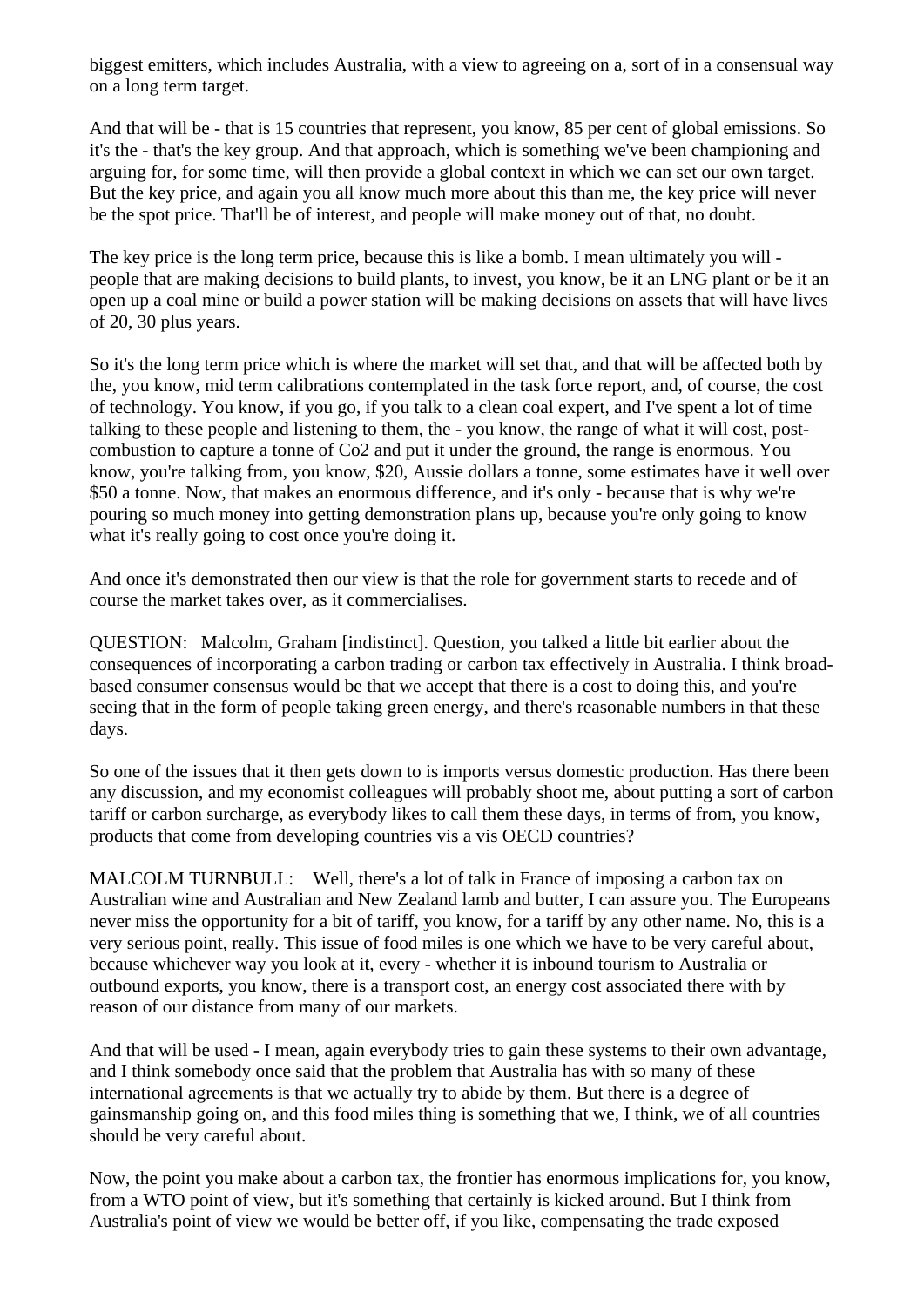industries, which is what we contemplate in this report. That, of course, means that the rest of the economy has to pay a higher price for the reduction, no question.

I think we would be better off doing that than encouraging carbon taxes at the frontier, because I don't think that is going to be something that will be beneficial relative to us. I think our - those who, you know, don't see a healthy Australian economy as top of their priorities, I think, will be more attracted to that approach.

We are focusing our development - our dollars, the, all of the LETDF projects have got an international dimension. Probably the best one to highlight is the project at - in the La Trobe Valley with, between HRL, an Australian research, you know, energy company and the Harbin Power and Light Energy Utility from China to, in effect, clean up brown coal.

Now, everything's relative, but there are some projects that are probably better called clean-er coal rather than clean coal. This is in the clean-er coal category, but it involves drying and pulverising the brown coal in such a way that its CO2 emissions are more like that from black coal. Of course, you know, Victoria's energy base is brown coal, so that's a very good example of collaboration.

 We're also working actively with the Chinese on capturing methane emissions from coal mines, obviously underground coal mines. And, indeed, I just gave an award to an Australian company that we've worked with very productively in that area called Envirogen Today through the - our greenhouse program.

So you're absolutely right. You know, when the history, you know, there's nothing worse than politicians predicting what the history books will say, and I've made plenty of bad predictions, but I suspect in the future it may well be that the most important thing we contribute globally to, apart from the leadership on initiatives like forestry and others and energy efficiency, but probably the most significant thing we can contribute is the technology that allows a country like China to retrofit its enormous coal fired power station base to capture those emissions and store them under the ground.

OFFICIAL: While we're waiting for more people to set up some microphones, just [indistinct] on the detail of the last [inaudible] for Malcolm to…

QUESTION: My understanding is that they've basically recommended permits that would be issued in relatively limited lifetime, twelve months on so. My understanding is that a lot of economists think that it's good to have much longer term property, if you like, on carbon for the last 20 years or more in order to encourage investment so that people can already benefit from the new technology and so on.

So I guess I'm just wondering whether you think it's any [indistinct] the Government is likely to adopt. I mean with your approach it's no longer being permanently based on [indistinct], if you like, topped up all the time with shorter term permits [indistinct] large economic cost you're talking about.

MALCOLM TURNBULL: Well, you're, Rob, you're, I think, referring to Warwick McKibben's model, which has the idea of long term permits which would represent, if you like, your long term target, and then the balance being intermittently issued slash auctioned on the way through. But that is another approach.

I feel the approach the task group has recommended is a good balance. Certainly Warwick's been very positive about it. And I mean it owes a large amount to his work. He, you know, he is entitled to claim a fair bit of credit, intellectual credit for this.

I think the - in terms of certainty, you know, there's no - all of you here, the last thing you want is certainty. What would we do with economists if everything was certain? Your job is to measure and predict, you know, outcomes in an uncertain world.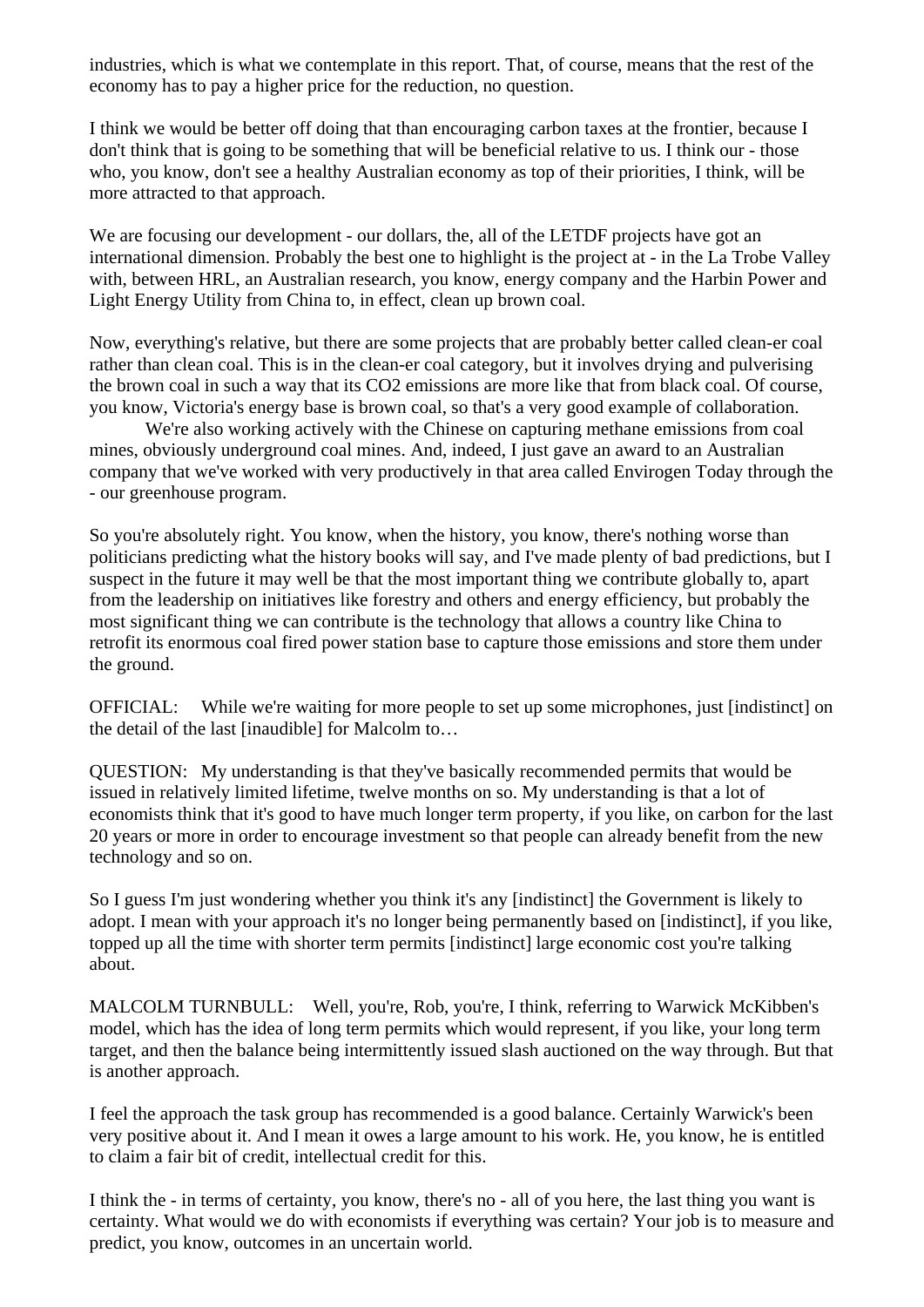But I think there will - I think once the system is set up, and in fact it will become apparent once the aspirational target is set next year, and that, oddly enough, again is a good time to set it. Because in an international context, and I should have mentioned this, in an international context one of the big breakthroughs this year was the decision of the American Government, the US President, to take a leadership role in bringing together the 15 biggest emitters, which includes Australia, with a view to agreeing on a, sort of in a consensual way on a long term target.

And that will be - that is 15 countries that represent, you know, 85 per cent of global emissions. So it's the - that's the key group. And that approach, which is something we've been championing and arguing for for some time, will then provide a global context in which we can set our own target. But the key price, and again you all know much more about this than me, the key price will never be the spot price. That'll be of interest, and people will make money out of that, no doubt.

The key price is the long term price, because this is like a bomb. I mean ultimately you will people that are making decisions to build plants, to invest, you know, be at an LNG plant or be at an - open up a coal mine or build a power station will be making decisions on assets that will have lives of 20, 30 plus years. So it's the long term price which is where the market will set that, and that will be affected both by the, you know, mid term calibrations contemplated in the task force report, and, of course, the cost of technology.

You know, if you go, if you talk to a clean coal expert, and I've spent a lot of time talking to these people and listening to them, the, you know, the range of what it will cost post-combustion to capture a tonne of CO2 and put it under the ground, the range is enormous. You know, you're talking from, you know, \$20, Aussie dollars a tonne, some estimates have it well over \$50 a tonne. Now, that makes an enormous difference, and it's only - because that is why we're pouring so much money into getting demonstration plans up, because you're only going to know what it's really going to cost once you're doing it.

And once it's demonstrated then our view is that the role for government starts to recede and of course the market takes over as it commercialises.

QUESTION: Malcolm, Graham [indistinct]. Question, you talked a little bit earlier about the consequences of incorporating a carbon trading, or carbon tax effectively in Australia. I think broad-based consumer consensus would be that we accept that there is a cost to doing this, and you're seeing that in the form of people taking green energy, and there's reasonable numbers in that these days.

So one of the issues that it then gets down to is imports versus domestic production. Has there been any discussion, and my economist colleagues will probably shoot me, about putting a sort of carbon tariff or carbon surcharge, as everybody likes to call them these days, in terms of from, you know, products that come from developing countries vis a vis OECD countries?

MALCOLM TURNBULL: Well, there's a lot of talk in France of imposing a carbon tax on Australian wine and Australian and New Zealand lamb and butter, I can assure you. The Europeans never miss the opportunity for a bit of tariff, you know, for a tariff by any other name. No, this is actually a very serious point, really. This issue of food miles is one which we have to be very careful about, because whichever way you look at it, every - whether it is inbound tourism to Australia or outbound exports, you know, there is a transport cost, an energy cost associated there with by reason of our distance from many of our markets.

And that will be used - I mean, again everybody tries to gain these systems to their own advantage, and I think somebody once said that the problem that Australia has with so many of these international agreements is that we actually try to abide by them. But there is a degree of gainsmanship going on, and this food miles thing is something that we, I think, we of all countries should be very careful about.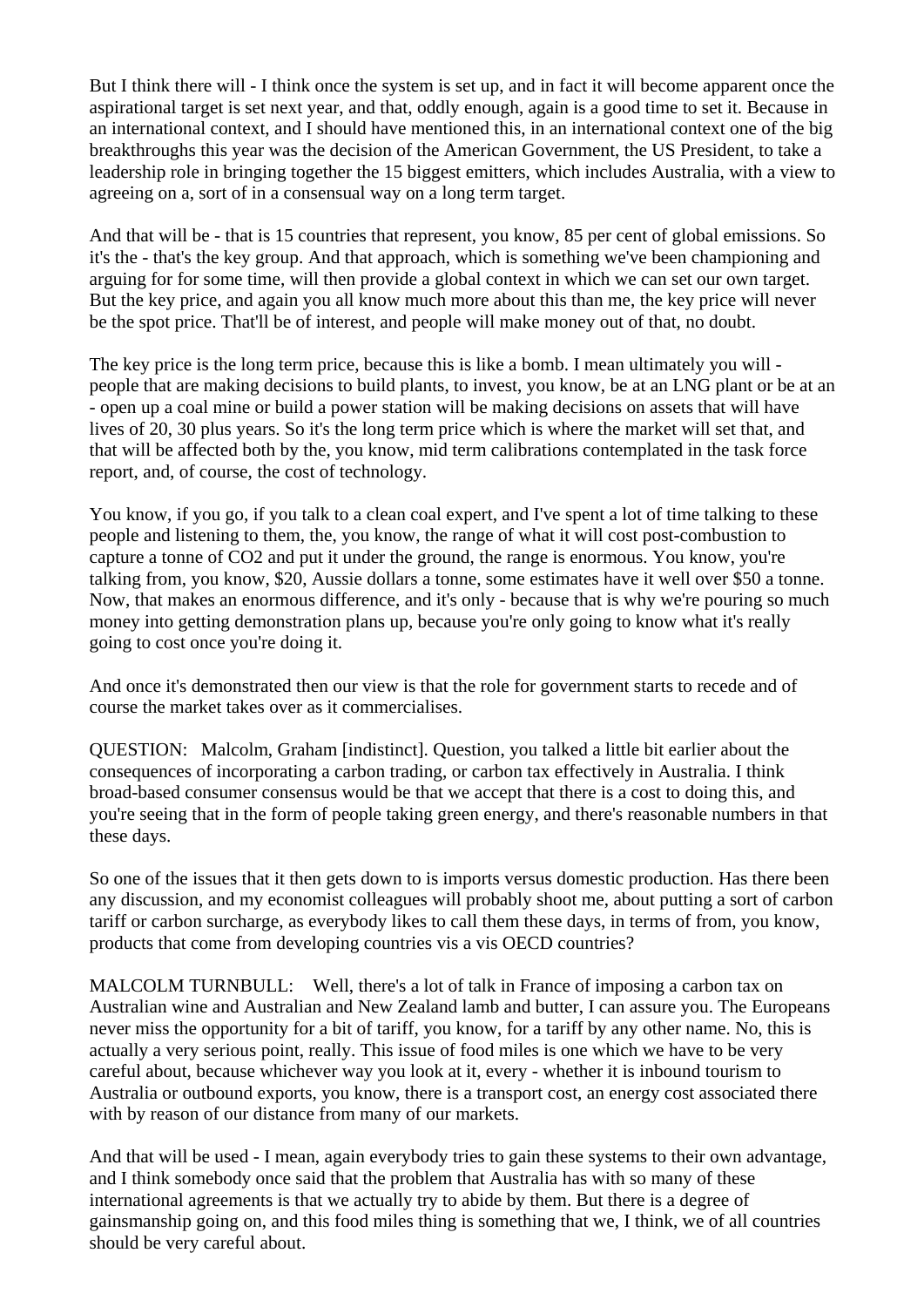Now, the point you make about a carbon tax at the front here has enormous implications for, you know, from a WTO point of view, but it's something that certainly is kicked around. But I think from Australia's point of view we would be better off, if you like, compensating the trade exposed industries, which is what we contemplate in this report. That, of course, means that the rest of the economy has to pay a higher price for the reduction, no question.

I think we would be better off doing that than encouraging carbon taxes at the frontier, because I don't think that is going to be something that will be beneficial relative to us. I think our - those who, you know, don't see a healthy Australian economy as top of their priorities, I think, will be more attracted to that approach.

QUESTION: Lewis South (\*) from Macquarie Funds Management. I detected - or maybe I was wrong in this - but I detected a little bit of a step back maybe from sort of previous notions that we'd had from the Government in terms of an emphasis on nuclear power. I was getting from you more a sense of this clean coal that's been the far bigger issue at the moment. I'm just wondering the extent to which nuclear is going to be an issue in this debate moving forward and certainly the Prime Minister has made it an issue. How do you weight that up then with the point you made about it in terms of water flows and water scarcity in a situation where nuclear power is such a heavy user of particularly clean water?

MALCOLM TURNBULL: Well as you know, in terms of a coolant, there are gas cooled, you know, there is gas cooled technologies. I'm not a nuclear engineer, needless to say, any more than I'm an economist, but there are techniques for cooling nuclear power stations which do not have a heavy use of water at all. So the water - that's a technological issue.

I think the point about nuclear power really in short compass, brief compass is this nuclear power represents 15 per cent of the world's electricity. It is a zero or near zero emissions energy source. Now we need in my view, by 2050 to have 100 per cent of the world's electricity coming from zero or near zero emission sources.

It is difficult to have a - to be regarded by, I think any rational person as being serious about that and then take nuclear power, which is one proven zero emission or near zero emission source of energy off the table, and again this is the absurdity of Labor's position on nuclear energy. It now accepts mining uranium, the demand for which is driven by what? An increase in construction of nuclear stations. What is driving that? Greenhouse issue.

Now having said that, in answer to the question, should we have a nuclear power station in Australia, or will we have nuclear power stations in Australia, I would say we should not have any institutional or political obstacles to them, but whether they make sense economically will depend on the cost of competitive comparable low emission technologies.

So if you take the view that if clean coal is going to be cost effective, it's going to be cost effective in Australia, it may be that when a utility is looking at a low emission options, clean coal will be cheaper than nuclear energy, in which case there may be no nuclear power stations in Australia at all.

In countries which have to import all of their fossil fuels and don't have - and you know, don't have that asset, that endowment, that natural endowment we have, obviously nuclear energy is going to be a much greater attraction. So it's got to be an option.

I often give the analogy of water, you know, when you talk about cities running out of water, which we're not talking about so much in Sydney nowadays because it's rained but, you know, some people say you can never have desalination because it uses too much energy. All right, scrub that off the list and you can't recycle waste water because we don't want to have - you know, we don't want to be having toilet to tap, you know, that's too yucky. All right take that off the list. And we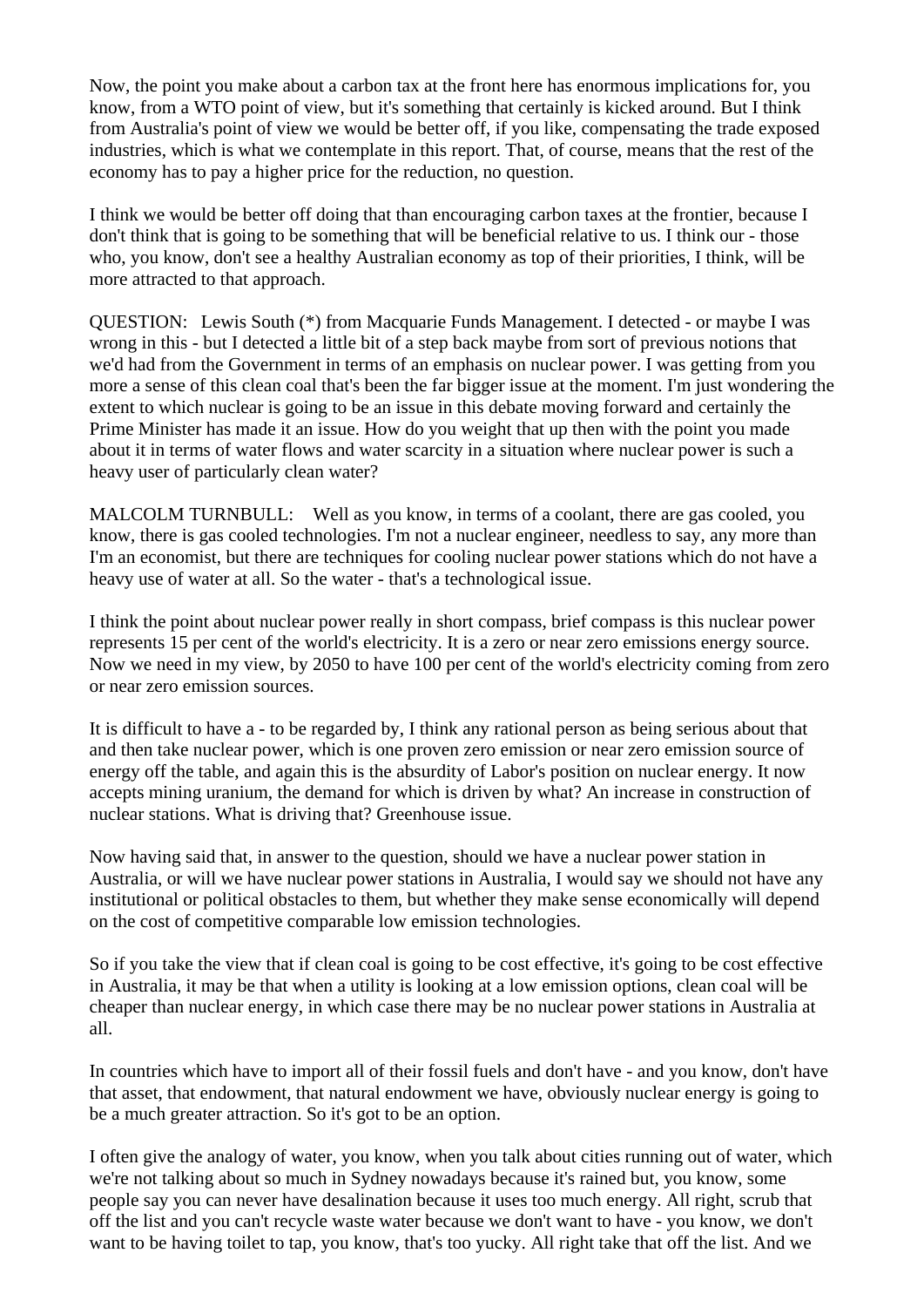don't want a dam, new dams because that interferes with the environmental qualities of the rivers. All right, dams off the list. And you say, well what's left? The only option left is, you know, putting a water tank at the back of your house, perhaps, I mean it is - that's the folly I think of removing legitimate options from the table.

So our position on nuclear is it's real, it's there, it's a significant part of the world's energy source. It's going to be bigger. It must be an option for Australia. Will it be deployed? And again, I'm betraying my background as a business person. I would say it depends on the competitive economics.

QUESTION: Rick Backhouse from BT Financial Group. I've actually got a couple of questions for you. You touched on China, large emitters and so forth and one of the - I suppose one of the things that I look at when you gave us some examples of engaging with particular companies from, say, China, that can it be seen, given that the western countries have been benefiting since the industrial revolution from emissions, that it's rather patronising of western countries to then turn around and make these sorts of comments that they need to cut their emissions. I mean certainly that's - that seems to be the view from some of these developing countries.

Second, or related question is - you gave some examples of engaging particular companies. Are we engaging with them on a national basis or is it just China's obviously centralised economy but are we engaging with individual companies as opposed to China on a national basis? And another question I have which is probably…

MALCOLM TURNBULL: Hang on, just one second. Carbon imperialism was the first one, second one was sectoral approaches. What's the third?

QUESTION: The third is obviously you probably would have seen the comments made by Michael Costa recently regarding Tim Flannery. How does the Federal Government engage with seemingly ignorant but very powerful and influential people in terms of climate change issues? And obviously the Murray basin with the water is a good example.

UNNAMED SPEAKER: Go Tim.

MALCOLM TURNBULL: Well I think those of us that have to - that live or die on the extent to which we can persuade other people to agree with our point of view, deal with everybody be they ignorant or even just seemingly ignorant as courteously and gently as we can. Costa made a fool of himself with those remarks about Flannery. Tim Flannery's a very good and old friend of mine, and Lucy's, and he's - I don't agree with everything Tim says. He doesn't agree with everything I say probably but he's made some great insights. I think some of his books have made an enormous contribution. You know, he has the great facility, Tim does, of being a superb writer. I think his first degree was in English literature actually. But not many graduates in English literature can write as well as Tim can and he's just a phenomenal communicator.

Now our global initiative on forests and climate which is really going to - which will be the leading issue at the Bali talks. Forestry and deforestation are now at the top of the agenda in the climate change debate. We're having a big global conference here in July on it. It's an enormous opportunity and I could have talked about it at great length today but I figured you'd rather be talking about this stuff.

Tim had - Tim and I spent a lot of time talking about that and he's had a - you know, he has a lot of influence on - as do many other scientists - on our thinking on these issues. So I think he's a very smart fellow and he writes like an angel too which is helpful, even when he doesn't agree with us.

Now, the second point you raised, the sectoral approaches. Yes, the answer is we do deal at a sectoral level. There's a great deal of potential in that and particularly through say, in the aluminium sector, through the AP6. one of the ways of tackling this, these problems is by improving energy efficiency, you know, cleaning up industries, if you like, on an industry wide basis and sharing the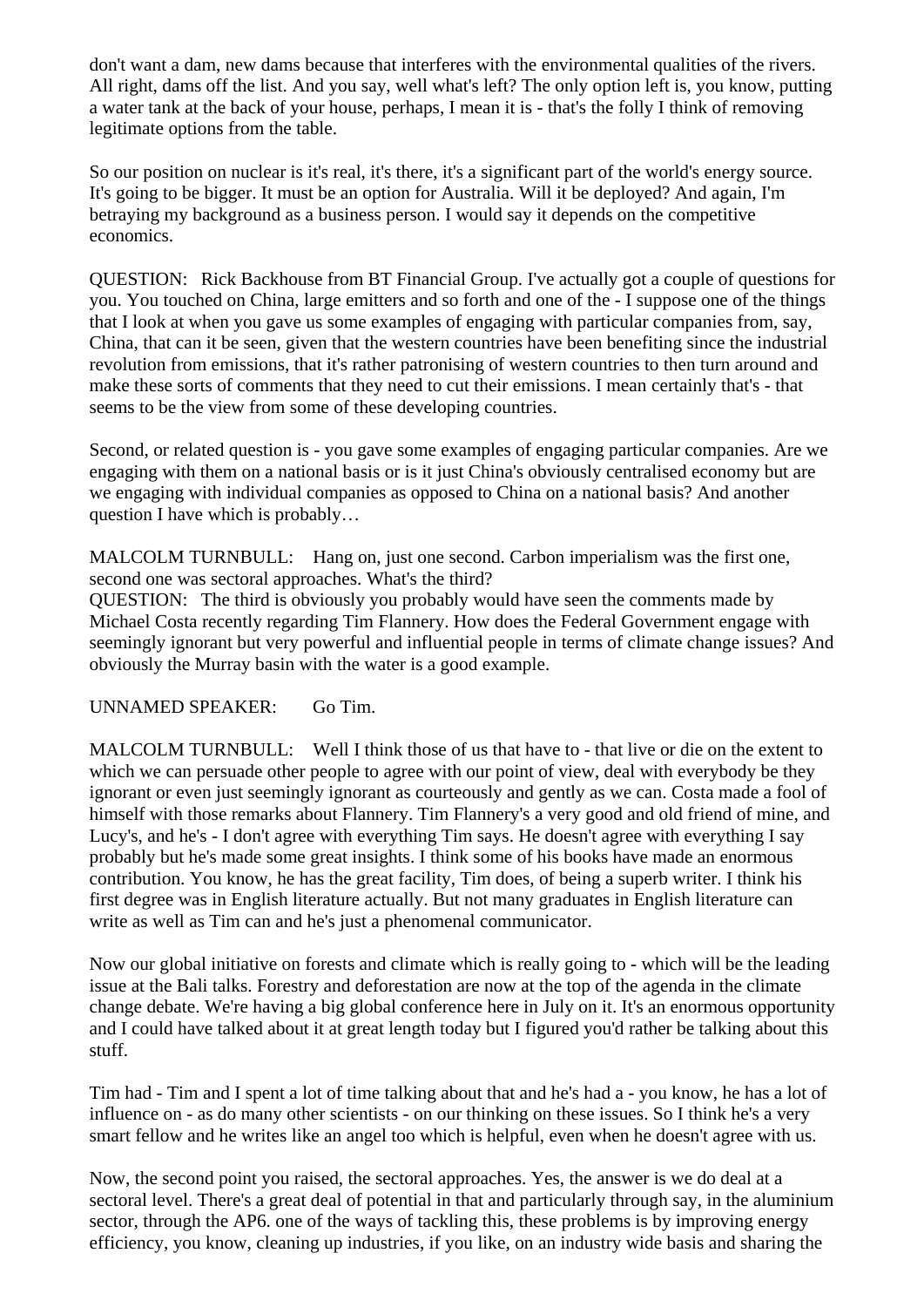technology to do so and there are a number of industries, obviously we all understand, you know, electricity generation, you know, coal fired power stations, but there are, you know, glass manufacture, cement - there is a big sectoral movement on cement, which again is a key part of the AP6, aluminiums and other and so forth. So yes, we are dealing at those levels as well.

I mean China is not that much of a centralised economy, I have to tell you. I think China - you know, one of the - I refer you to the very good report, which many of your have probably read. I think it's now available on the web via the Peterson Institute, slash, Centre for International Economics, on China's energy needs. Very interesting. Just about the - you know, it's where I've drawn some of these numbers about the heavy industrialisation of China.

But what is very interesting is the number of firms . see if you, if you go to Europe or you got to the United States and you say how many steal companies are there, there's a handful. How many big cement companies are there? A handful. In China, because the country has become so decentralised you have got steel plants and cement factories and glass factories, almost in every town, in every county and of course this is going to be one of the challenges in terms of the sectoral engagement, because you can't just sit down with three firms in the aluminium - well the aluminium is - but that's not as distributed as the others. But you can't say, sit down with three firms in the cement sector and say, right I've got 80 per cent of the business here and we can clean up the other smaller ones later. So that is a challenge.

MALCOLM TURNBULL: But you can't say, sit down with three firms in the cement sector and say, right, I've got 80 per cent of the business here, and we can, you know, we can clean up the other smaller ones later. So that's - that is a challenge.

Carbon imperialism or you know, patronising developing countries, look, that saved - that's a point that Peter Garrett put to me the other day in an MPI and he said, what about our emissions per head of population? Well, what about them? You know, the reality is we do have high emissions per head of population. That is partly because of our living standards, but partly because we have in large measure, because we have a number of energy intensive export oriented industries. You know, all of those emissions from the north-west shelf gas plant are a consequence of selling gas to the rest of the world.

So we emit tonnes of CO2 or a… you know, equivalent gases at - up on the, you know, Burrup Peninsula, up in the Dampier Archipelago there, the north-west shelf, and we - and that gas goes off shore and is used to reduce the emissions of other countries, b… assuming they use it to replace the coal fired power station. So this again, is the fallacy.

This is again, where Garrett, you know, frankly has no understanding of the global nature of this problem. Now there is no doubt that there is a sh… that the share of greenhouse gases, human produced greenhouse gases resonant in the atmosphere today, has a greater proportion from the developed world than the current annual rate of emissions is represented by, if that makes sense, because we're emitting more when standards of economic development were lower in those countries. But - and that no doubt, will get reflected in whatever global deal can be done.

But I come back to the fundamental fact that you cannot achieve the massive global reductions in greenhouse gas emissions if you continue with the Kyoto false premise, set out succinctly in Article 3.9, which is that developing countries don't have to be part of the emission reductions. That cannot work, you know and c… I could, again we can talk about the clean development mechanism if you like. Again, another classic case of a failed - of a strategy that's actually worked to subvert the overall objectives of the program.

So you know, you can - though, it's not a question of being patronising or, you know, anything of that kind. You will not get there and this - you know, anyway, there's a good chart in here. Lots of good charts in this book, but a good chart in here that shows quite graphically, the hopelessness of the mission if you do not include the major emitting countries in this program - and of course, if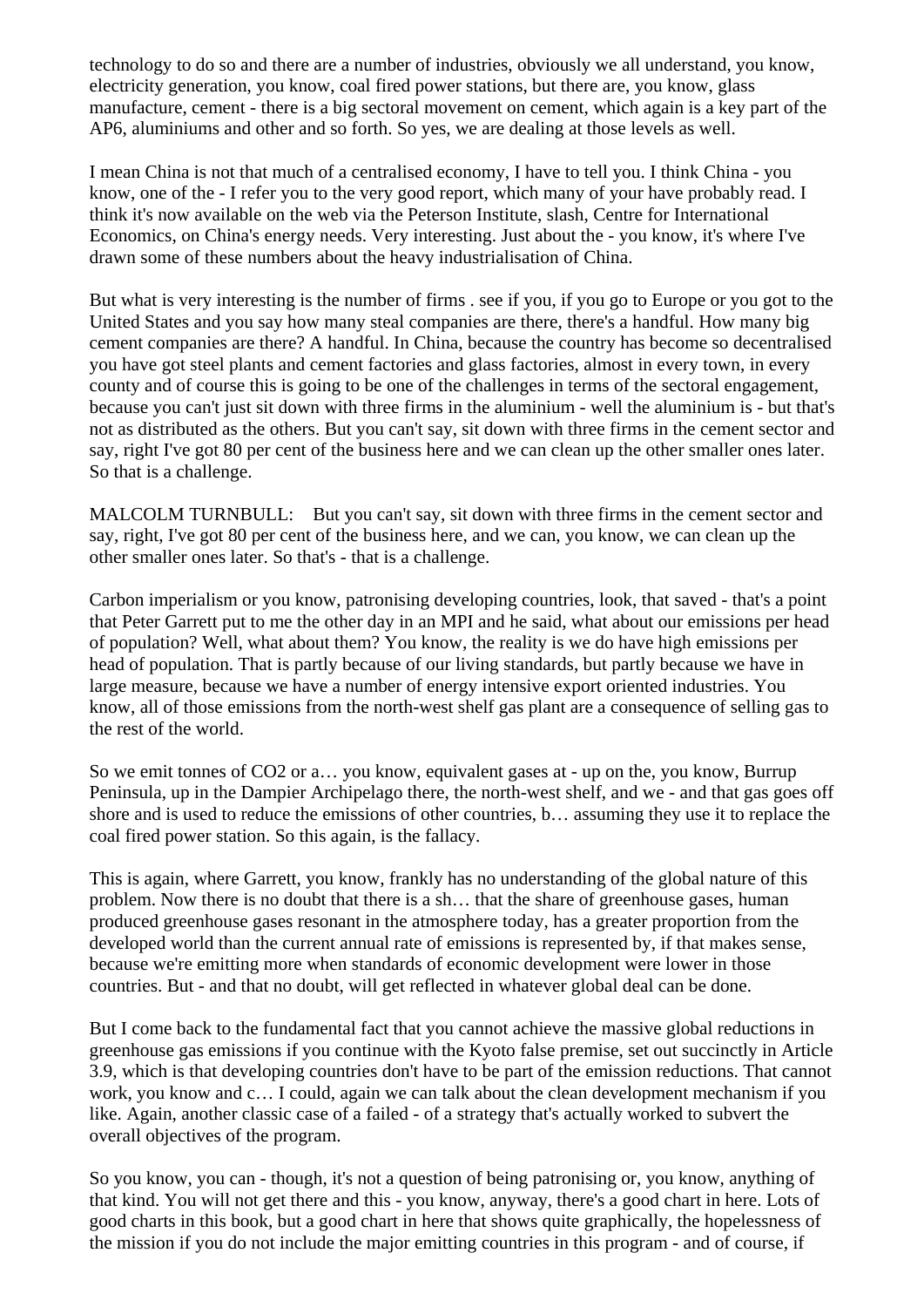you don't, all that happens is, the developed world becomes deindustrialised and more of a service based economy and all everybody is doing is running investment banks and accounting firms and you know, and hotels and retailing and so forth.

Well, all we're doing is service type industries, of course we're not going to be emitting so much. All - but all we're doing is outsourcing our emissions. And net benefit to the world, no benefit at all. Okay, yes. Perhaps, the lady in the red top there.

QUESTION: [Indistinct] from Citigroup. Malcolm, you talked about setting the long term target…

### MALCOLM TURNBULL: Yeah.

QUESTION: … in conjunction with international discussion. How do you see setting of the first shorter terms target, I imagine for about 2020 or so. And how do you see that fitting with what we don't know at the moment for example, on how long it may take to commercialise carbon capture and storage, so whether a target will be set that will really seem to pull through and stimulate…

#### MALCOLM TURNBULL: Yeah.

QUESTION: … and accelerate technology development, or whether it will be, oh, we don't know about that. It's sort of too hard so we'll set an easy target for 2020 and we'll wait till some time later to sort of, set a target that really pulls through actual sort of, engineering action and so on, to cut emissions.

MALCOLM TURNBULL: Yeah, well thank you. I think that's an extremely good question. And like all good questions, not susceptible to a slick answer. The premise both in The Economist's open letter and in this report is that there should be a, if you like, a gentle ramp up, obviously to reduce the early costs that the hardest shocks, early cost shocks and also to recognise that you know, we're reasonably entitled to expect that technology costs will come down over time.

There is, I'd say in answer to the concern you've expressed which is that if the implicit carbon cost is too low at the outset, you won't get the shift to lower or zero emissions sources of energy, and this is of course, an argument put in favour of an extension or an increase [indistinct] for example, from the renewable sector. I think I'd say in answer to that, the key price will be the long term price. And people like yourself will have to form a view about that and firms will have to form a view about that.

The second thing I'd say is that there are - there is a lot of low hanging fruit, which can be achieved, much of it actually with a negative net cost. So it's to say it's saves you money, this is particularly in the energy efficiency area, which of course is, you know, the old efficient light bulbs is a good example of that. But there's a very good table for those of you that want to populate your PowerPoint presentations by the Swedish energy company, Korsetvattenfal [sic] or Vattenfall anyway, it begins with V - but a very good chart that shows on the vertical axis, the cost of emission reductions. So positive cost, negative cost, ie negative saves you money.

And then quantum of greenhouse gas savings on the horizontal axis, and you start off with the low hanging fruit here - of course, this is Sweden, so insulation's a [laughs], is a big element. And then you know, you move up and as you get into, you know, the more undeveloped technologies, the cost becomes higher. So I think in the early years, the focus is gong to be there. That's why we've targeted energy efficiency and again, we have to partner with the states in that regard, and there's a lot of work being done through, you know, the various COAG forums on that, particularly in respect of building design. But we have the light bulbs, we have the standby power, but then, I think perhaps most significantly in terms of early action globally, you've got forestry.

Bear in mind, one of our comparative advantages in addition to having lots of coal, is having lots of land. And we have made carbon sink forestry tax deductible in the year of investment, now as an